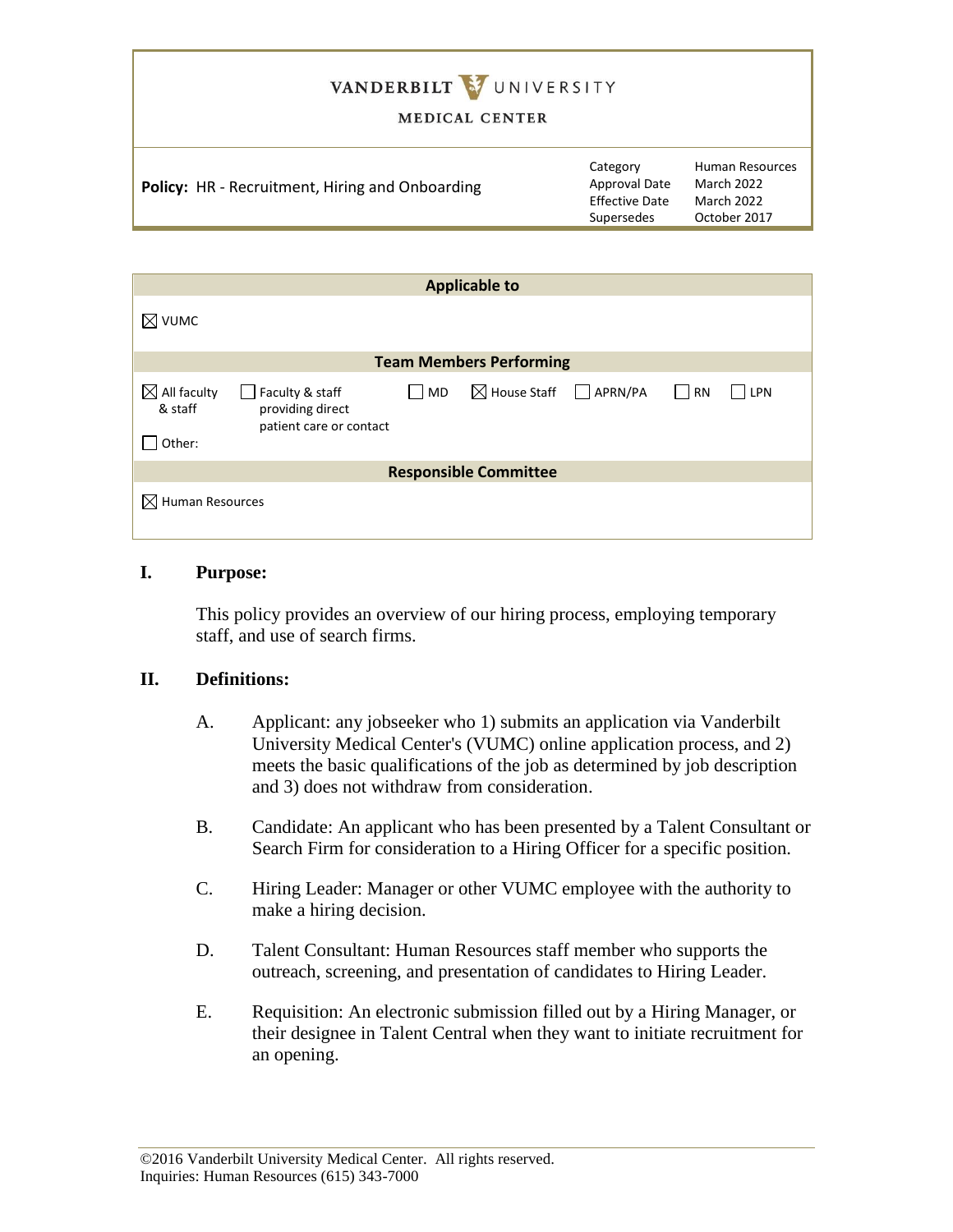- F. Job Posting: Placing information about an opening on the VUMC careers website to notify the public and VUMC staff of employment opportunities.
- G. Regular Position (full time, part time): An ongoing position that has no defined end date. "Ongoing" does not mean that the position cannot end, just that there is no current expectation that the position will end at a defined time.
	- a.Students actively enrolled in Vanderbilt University School of Medicine (VUSM) professional degree programs whose primarily relationship within the medical center is that of an actively enrolled student will not be employed by VUMC due to potential or perceived conflicts of interest and/or commitment for VUMCemployed faculty to ensure that the teaching, evaluation, and supervision of students remains unbiased and professional.
- H. Term position (full time, part time): A position expected to exist for a period longer than six months, but generally not beyond one year. A term hire may be appropriate when the department's need is expected to last less than one year. Hires who are in term positions could receive notice of employment ending at any time in advance of one year. Hires in term positions are bound by all VUMC policies and procedures and must successfully complete an initial orientation period. Staff members in term positions are eligible for certain benefits.
- I. Full time: The status of a position in which the standard work schedule requires a minimum of 30 hours per week and offers eligibility for full time VUMC benefits (such as health care, flexPTO, etc.)
- J. Part time: The status of a position in which the standard work schedule requires less than 30 hours per week. Part-time positions have access to part time benefits based on their hours of work.
- K. Temporary position: A specific position limited to a duration of no more than six months which does not offer benefits (there may be some benefit exceptions).<http://hr.vumc.org/benefits>
- L. PRN position: PRN is an acronym that stands for the Latin phrase "pro re nata" or "as the situation demands". PRN positions should not require a standard work schedule and are utilized on an as needed basis. PRN positions are budgeted positions; however, they are considered temporary and do not offer benefits (retirement may be an exception if all other requirements are met).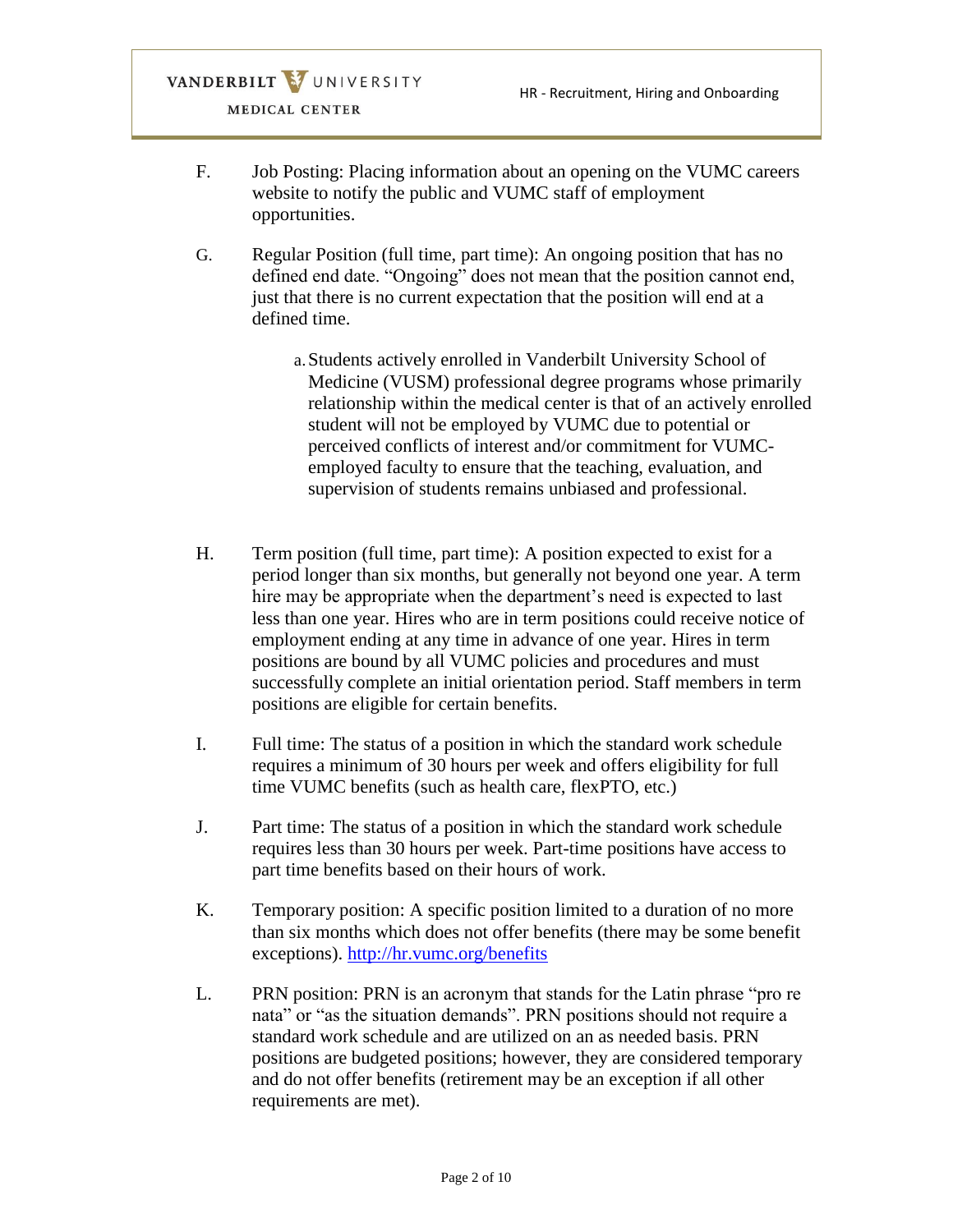M. Central Labor Committee: CLC consists of organizational leaders who have final approval of staff requisitions prior to Talent Consultant posting position.

### **III. Recruitment:**

- A. Requisitions: Hiring Leaders use their departmental/divisional processes for gaining general and budgetary approval for creating and re-filling staff positions. Note: Faculty and House Staff see Section III (H). Staff requisitions are entered by the hiring leader or delegate into Talent Central, routed for Central Labor Committee approval, and reviewed by a Talent Consultant prior to posting. Staff requisitions not requiring additional organizational approval will be determined by Central Labor Committee.
- B. Job Postings: Hiring of regular staff in Full-time; Part-time, PRN, Term or Temporary positions is coordinated through Human Resources. All positions are posted for a minimum of five days and viewable to internal and/or external applicants on the VUMC jobs website, [http://www.vumc.org/careers.](http://www.vumc.org/careers)
- C. Advertising and Outreach: External advertising for open staff positions at VUMC is coordinated through Human Resources. This includes, but is not limited to, advertising on websites, targeted recruitment sites, newspapers, professional organizations, trade journals and the state employment service.
- D. Search Firms: While the use of outside search firms is discouraged, Human Resources can review and recommend firms and is responsible to secure contracts on behalf of VUMC. All search firms doing business with VUMC must contractually agree to comply with VUMC's affirmative action obligations and to collect and provide VUMC with information in compliance with VUMC's recordkeeping obligations.
- E. Approved search firms can serve as a resource for open requisitions with the specific approval from the VUMC Procurement Office. Unapproved search firms will not receive any placement fees. VUMC does not accept unsolicited resumes or other submittals.
- F. Applications: All applicants complete an online application when applying for open positions.
- G. Candidate Pools: To ensure consistency in the hiring processes and adherence to compliance requirements, Human Resources reviews VUMC's Affirmative Action Plan to determine if specific hiring goals have been established for women and/or minorities. If goals exist, Talent Consultants and Hiring Leaders work to develop a recruiting strategy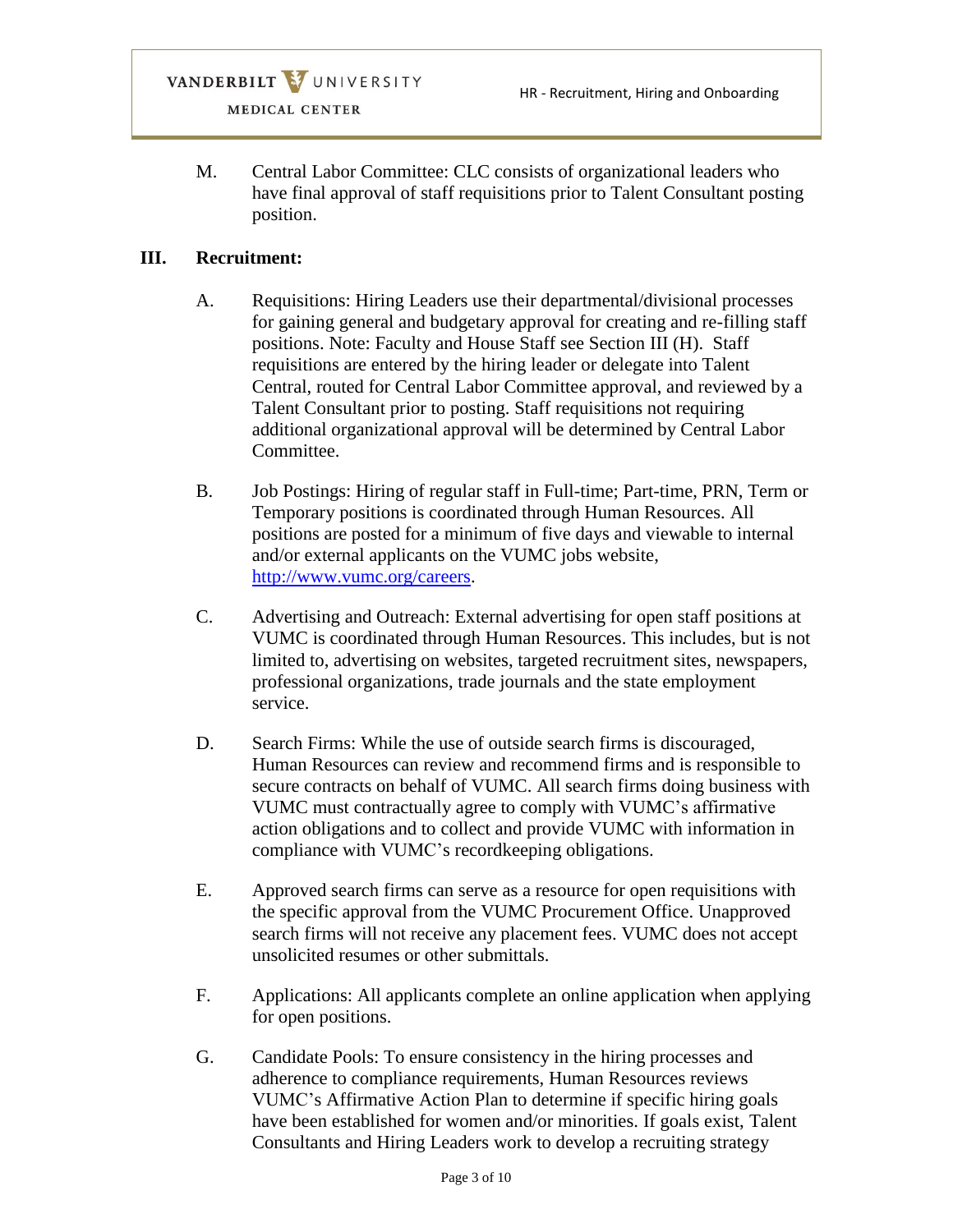focused on the affirmative action goals. Talent Consultants and Hiring Leaders also develop and implement outreach efforts to recruit qualified veterans and persons with disabilities.

H. Faculty and House Staff Recruitment: These two categories of employees use their own recruitment and selection process to include advertising and outreach, screening and testing, interviews and references. Background checks are conducted centrally by HR for all employee groups including Faculty and House Staff. Vaccination and I-9 requirements are consistent across all employee groups as well.

### **IV. Due Diligence:**

- A. Screening and Testing: The Talent Consultant will prescreen candidates through online questionnaires, video interviews and/or phone call conversation before developing a slate for the Hiring Leader to review. Use of testing tools must be reviewed by Human Resources to validate and ensure compliance with EEO/AA principles and guidelines.
- B. Eligible for Rehire: If an applicant or candidate has previously worked for VUMC then their HR record will be reviewed to determine if they are considered eligible for rehire. If an applicant or candidate is not considered eligible for rehire based on previous VUMC employment, then their application will not be considered further.
- C. Interviews: The Hiring Leader should conduct interviews with qualified candidates using various methods such as in-person, video, phone and use consistent methods of inquiry to determine selection of the final candidate(s). Interviewing about past performance (using behavioral based interview questions available through Human Resources) is a preferred method to predict future performance. Questions should be job-related and not to be or perceived to be about race, sex, national or ethnic origin, religion, marital or parental status, sexual orientation, gender identity or gender expression, disability, military service or genetic information.
- D. References: For external candidates, references may be checked and documented prior to an offer being extended. For internal candidates, Hiring Leaders should speak with the current supervisor before making an offer on all transfers within VUMC. Hiring Leaders may also ask Human Resources to provide information on past performance. Hiring Leaders should use the same criteria for asking relevant reference questions as they use when conducting interviews.
- E. Background Checks: VUMC will conduct pre-employment post offer background checks for all positions. The VUMC pre-employment background screen program will be administered in compliance with all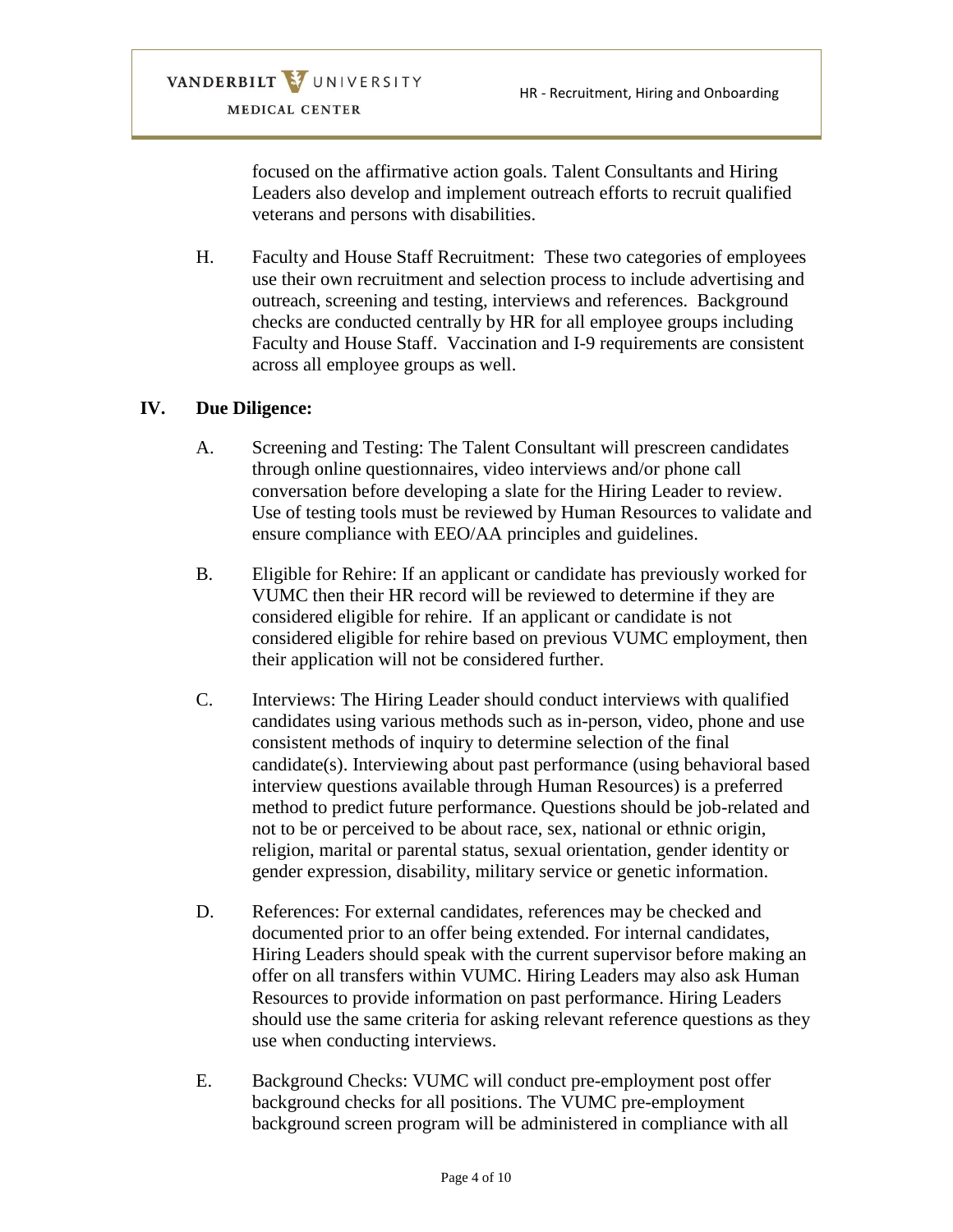> federal, state and local laws. Where background checks are used, candidates should be informed that all offers of employment are contingent upon the successful completion of the background check and candidates cannot begin work prior to their hiring departments receipt of notification from Human Resources that they meet all pre-screening criteria. Human Resources utilizes a third-party vendor to conduct all preemployment background checks. The background check process begins after a contingent offer of employment is made and accepted by the selected candidate. These guidelines apply to the evaluation of background check results:

- 1. Employment eligibility of new hires, transfers, and rehires will be determined by reviewing the findings against the established criteria and the job duties/requirements for each position. The determination will take into account the position applied for, as well as the relevant factors, including any legal and/or regulatory requirements.
- 2. If the results received contradict the application, the candidate will be asked to provide explanation for review before any final decision is made. If the candidate cannot commence employment due to failing their background check this will be notated in their recruitment file in the HR system. An applicant will be considered for hire for at least six (6) months from failing their background check. If a new hire commences employment and it is determined that they falsified their application, their employment will end, and they will be considered ineligible for rehire
- 3. If a VUMC staff member accepts a transfer does not qualify for the new position based on the requirements of the new position such as results of a background check or other required checks, including drug and alcohol screens for the position they are transferring into they will not be allowed to transfer, and continued employment will be reviewed with Human Resources.
- F. Vaccinations: All VUMC employees are required to either obtain, commence the series, receive an approved exemption or provide documented proof that they have received the following vaccinations as part of the post offer, pre-employment process. New employees should provide this information prior to their first day of employment but will have no longer than thirty (30) days from their first date of employee for:
	- o Measles
	- o Mumps
	- o Rubella
	- o Varicella
	- o COVID-19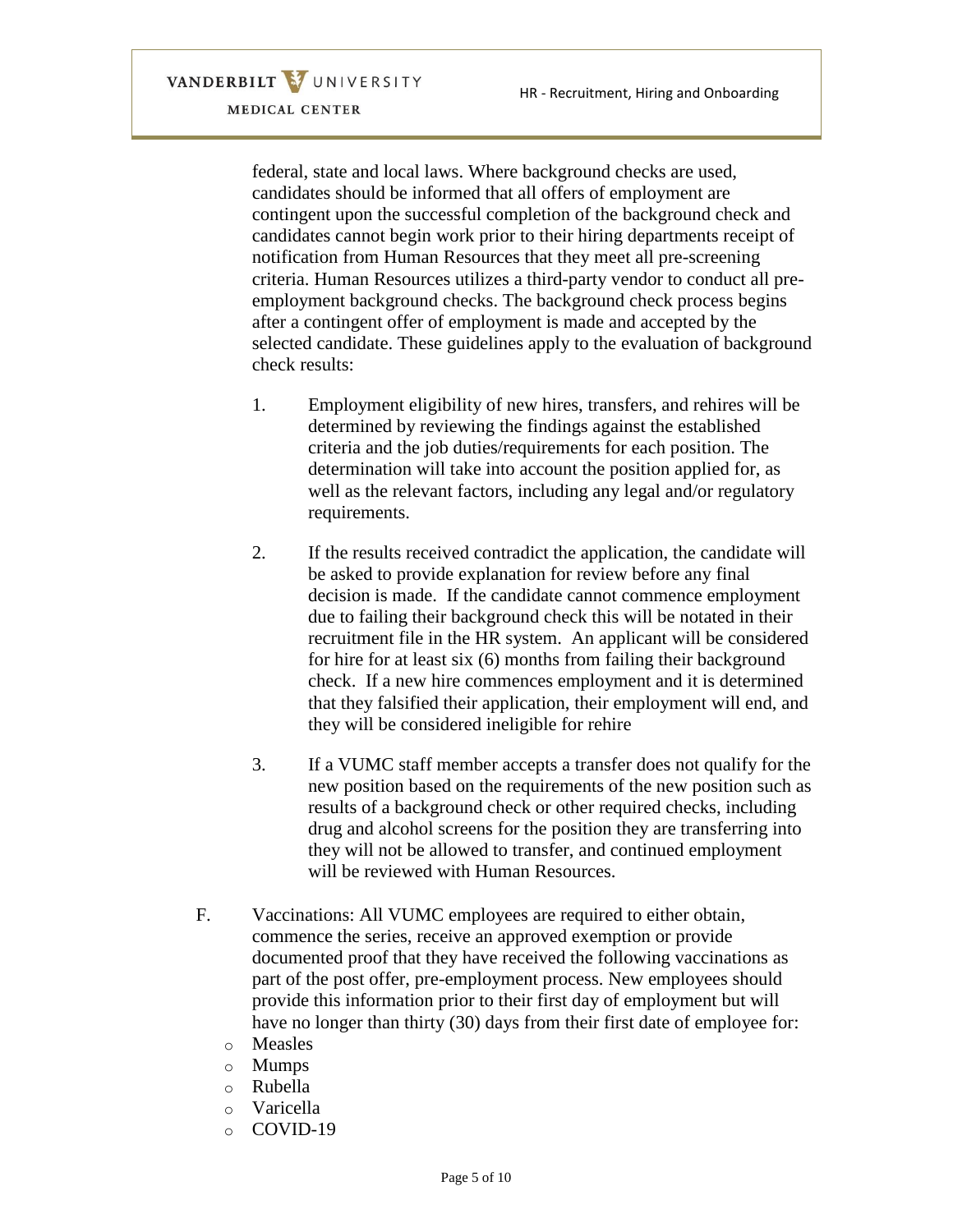- o Flu (during flu season)
- $\circ$  Hepatitis B for employees whose jobs involve contact with patients, blood, body fluids or human tissue.
- o TDap (for specific departments)

Vaccinations will be offered to new employees prior to and after their start date through Occupational Health during a vaccination orientation session or directly at Occupational Health.

- G. Pre-employment drug and alcohol screens: There are certain positions, departments and locations within VUMC which requires pre-employment drug and alcohol screens. If the position, that a candidate is being hired for does require pre-employment drug and alcohol screens, the candidate will be notified by the Talent Consultant or Hiring Leader during the recruitment process.
- H. Disposition of candidates/record keeping: Hiring Managers are required to keep any notes, resumes, electronic (emails) or paper documents used during the interview process for two years after the hire is made. For purposes of appropriate record-keeping, and to comply with Vanderbilt's EEO/AA obligations, the Hiring Manager will provide justification for the decision made for each candidate referred for interview. The Talent Consultant will contact the Hiring Leader after the hire is made discuss outcome for each candidate.

### **III. Hiring:**

A. Offers: All new hires will receive an offer of employment that details their conditions of employment including compensation. An offer letter will be prepared by either by the Department or Talent Consultant to the incoming employee to ensure formal offer is on record. The offer letter will detail any required pre-employment checks that must be completed by the incoming employee. Under certain circumstances, it may be necessary to rescind a contingent offer of employment. These circumstances include, but are not limited to the following: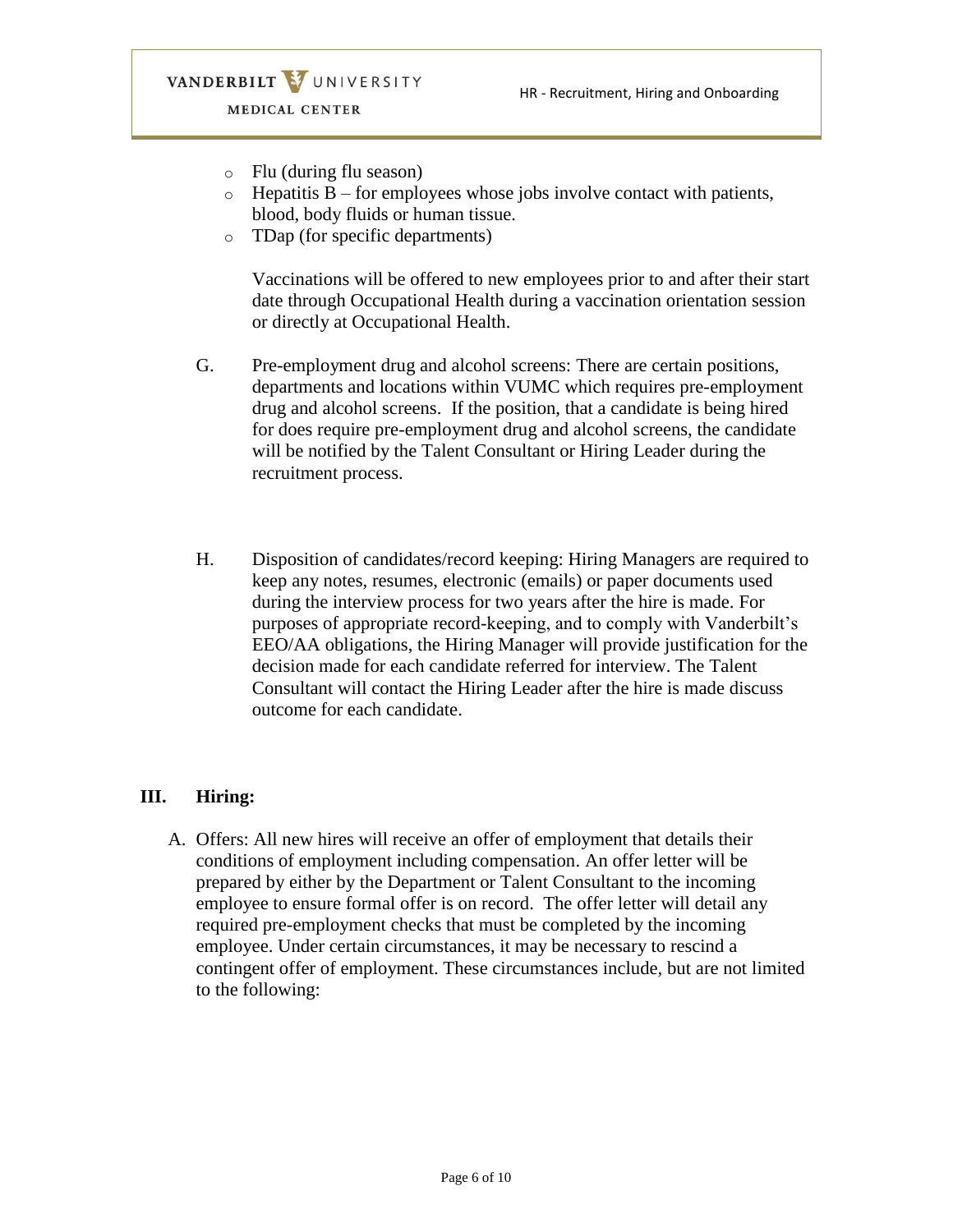- 1. A candidate fails to comply with established timelines associated with the pre-employment screening process.
- 2. A candidate does not pass the pre-employment screen.
- 3. A candidate omits or falsifies information on the application or related documents.
- 4. Reference information is unfavorable or inconsistent with information provided by the candidate.
- 5. New hire is not compliant with pre-employment vaccination or medical requirements.
- 6. New hire does not obtain the required certification or license or credentials necessary to practice in TN or relevant state they will be working in.

In the event that it is appropriate to rescind an offer, Human Resources will notify the Hiring Leader as well as the candidate in writing.

- B. Work Eligibility: New Hires will be required to complete Section I of the I-9 electronically upon accepting an offer of employment; but no later than the first day of employment. Documentation that establishes eligibility to work in the United States must be presented no later than the 3rd day of employment. Individuals who hold citizenship in countries other than the United States are subject to special conditions related to employment. Hiring Leaders who are considering hiring a foreign national applicant without relevant U.S. work authorization must contact VUMC Immigration to make sure that all legal and policy requirements are met before any job offer is made.
- C. Temporary Employees: Hiring of employees for temporary positions should be conducted through VUMC TempForce:
	- 1. To ensure consistency in hiring processes and adherence to compliance requirements, VUMC TempForce is responsible for contracting with and managing all outside temporary employment agencies as approved secondary vendors for non-nursing positions. The Nursing Support Services Department is responsible for contracting with and managing all outside temporary agencies as approved secondary vendors for nursing positions.
	- 2. Arrangements with individuals providing services with the intent to pay through accounts payable or other procurement processes should be reviewed and approved by Human Resources. The department should contact their human resources consultant for a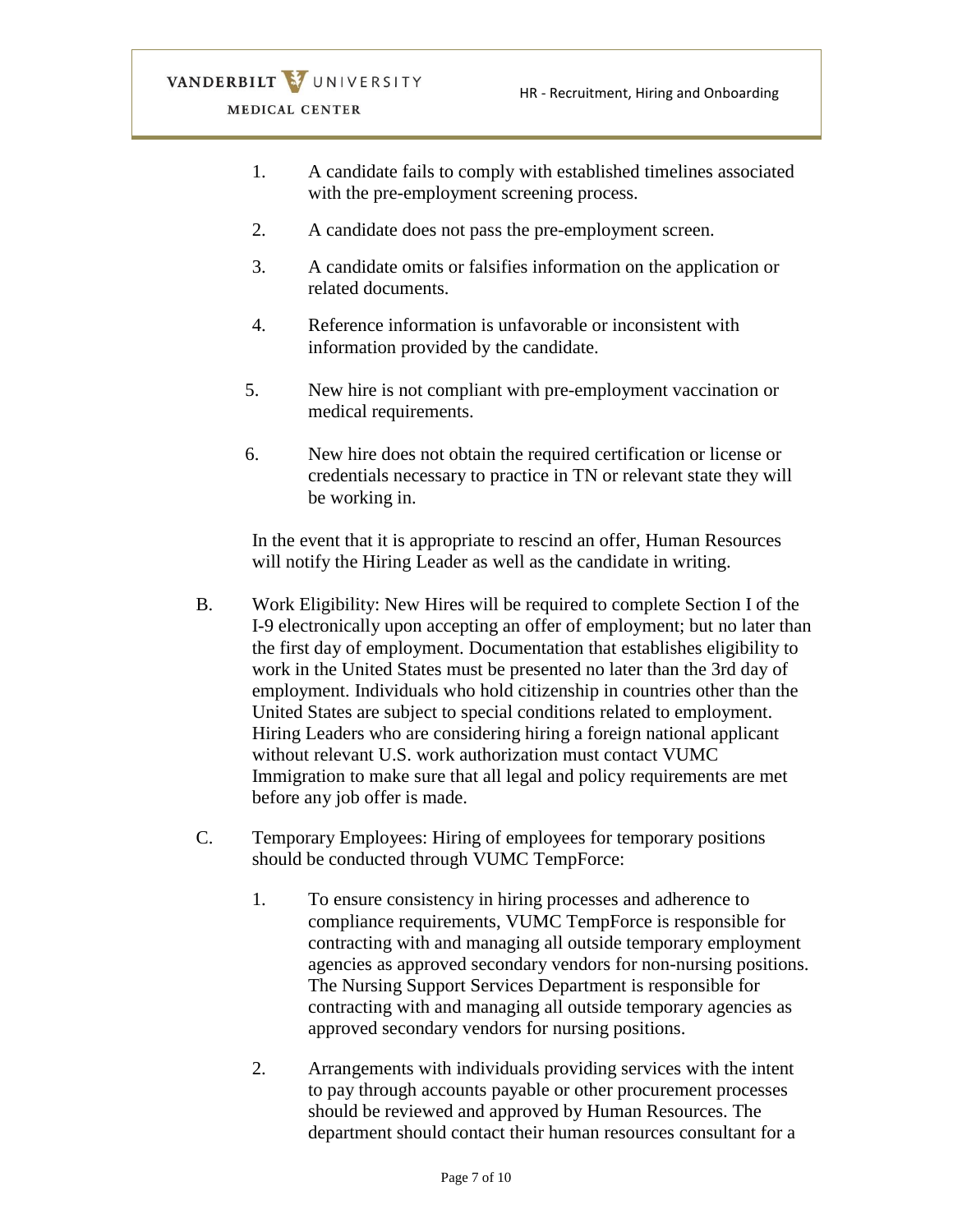> determination of whether a Consultant/Independent Contractor relationship exists. Those who do not meet the IRS eligibility requirements may be considered for hire as VUMC TempForce employees.

D. Rehires and Bridging: A former employee may be considered for rehire if the separation from prior employment was voluntary and appropriate notice was provided and if the employee worked through the notice period as required by the department. (Hourly paid employees who resign are required to provide a two-week written notice and exempt employees who resign are required to provide at least one month written notice.)

The Talent Consultant will review the HRIS system to verify eligibility for rehire before forwarding the application. The Hiring Manager will be advised of the former employee's eligibility for rehire.

Some benefits<http://hr.vumc.org/benefits> can be bridged if an employee has completed at least two consecutive years of service in a regular or term full-time and/or part-time position immediately prior to their last separation or changes to temporary work-status and returns to a regular or term position in less than one year. Temporary positions are not counted when determining whether two years of service has been completed.

- E. Transfers: Employees must have successfully completed the orientation period and have remained in the current position to allow for a six-month evaluation period to be eligible for a transfer. Exceptions to the six-month period to transfer to another VUMC department must be granted by both the leaving and gaining departments with input from Human Resources. VUMC encourages employees retention and career development opportunities within the VUMC system. Individuals who are not meeting performance expectations must disclose any formal performance counseling to the Hiring Leader to be eligible to transfer within the VUMC system.
- F. Employment of Minors: VUMC does not employ individuals under the age of 18 in most regular positions. It may be appropriate to hire individuals who are under 18 years of age in temporary positions available through VUMC TempForce or in defined programs or positions. Due to safety concerns, minors may not work in certain types of laboratories or operate certain types of machinery/equipment. Minors are also generally prohibited from positions requiring patient contact or care.
- G. Employment of Family Members: Family members can be employed at VUMC. However, one family member may not have direct influence over the other's conditions of employment (i.e., salary, hours worked, shifts, etc.). For the purpose of this policy, family member may be defined as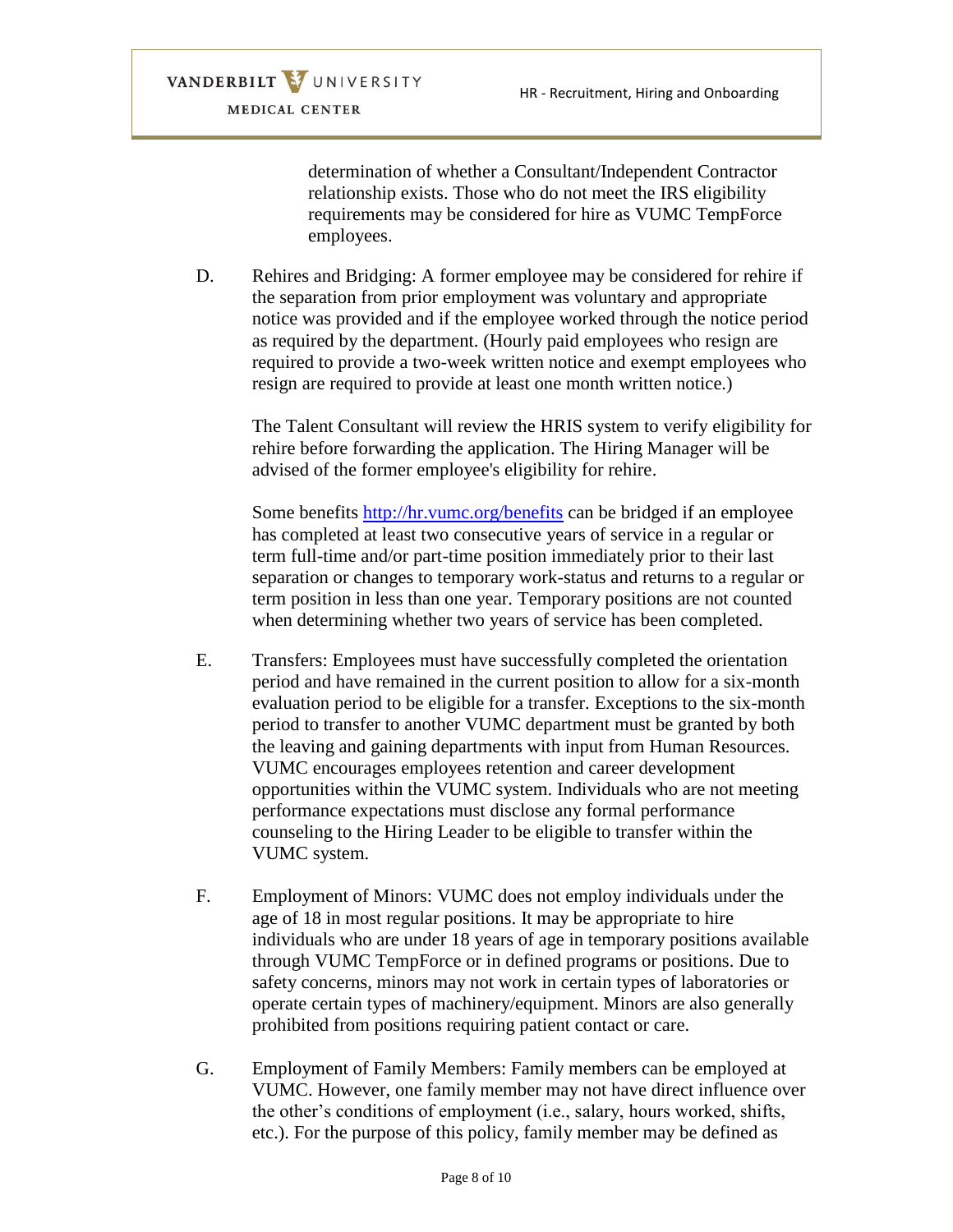spouse, domestic partner, son, daughter, parent, grandchild, sister, brother, mother-in-law or father-in-law or someone in a close personal relationship. Disclosures are expected to be made through the conflict of interest process upon hire and on an annual basis. See HR – Relationship in the Workplace policy for additional details.

H. Volunteers: Volunteers are not employees. All volunteer opportunities must be coordinated through Volunteer Services. Individuals interested in volunteering can contact Volunteer Services or go to the website at [www.vanderbilthealth.com/volunteerservices/](http://www.vanderbilthealth.com/volunteerservices/) for more information. Volunteer opportunities may also require background screening and onboarding requirements.

### **V. Orientation**

An orientation to VUMC is provided to new employees, generally on the first day of employment. Clinical employees may receive additional orientation to learn more about the culture and expectations of the medical center.

New Employee Orientation Period: VUMC utilizes a New Employee Orientation Period for newly hired employees. This orientation period provides the new employee an opportunity to acclimate to their new position and to VUMC and provides the supervisor an opportunity to develop and assess the skills of the new employee. Generally, for employees who are paid hourly, the orientation period is three months following the date of hire and for exempt employees the orientation period is six months following the date of hire.

- A. Internal transfers and promotions are not subject to an orientation period.
- B. In the event job performance or conduct during orientation is concerning or unsatisfactory; supervisors should promptly coach the new employee. If the concerns continue, the supervisor should give the employee written notice of the deficiency and explain how the performance or conduct needs to improve in order to continue employment. During the orientation period, employment may be terminated without notice. However, termination of employment should be reviewed with a human resources consultant prior to taking action. Termination of employment during the orientation period is not subject to the dispute procedure. However, if an employee believes that the termination of their employment is the result of unlawful discrimination they may consult with VUMC Human Resources.

This policy is intended as a guideline to assist in the consistent application of VUMC policies and programs for staff. The policy does not create a contract implied or expressed, with any VUMC staff members, who are employees at will. VUMC reserves